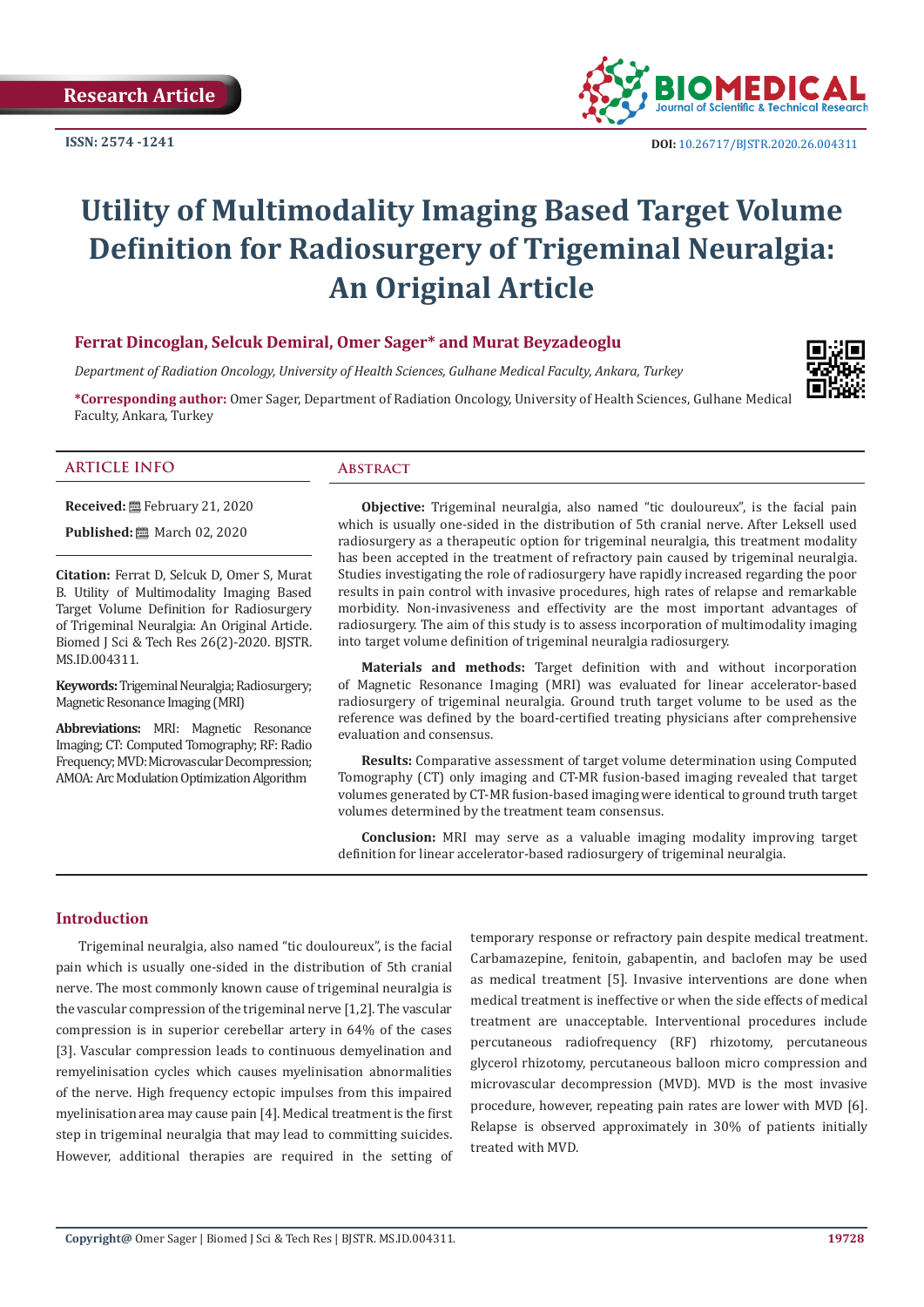Studies investigating the role of radiosurgery have rapidly increased regarding the poor results in pain control with invasive procedures, high rates of relapse and remarkable morbidity. Pain relief with radiosurgery in trigeminal neuralgia was first reported in 1951 [7,8]. A subsequent study revealed complete pain responses of 58%-70% with ≥ 70 Gy single dose radiosurgery [9]. In this context, radiosurgery has been used as a treatment modality for management of trigeminal neuralgia as well as several other intracranial and extracranial benign and malign indications [10-32]. The aim of this study is to assess incorporation of multimodality imaging into target volume definition of trigeminal neuralgia radiosurgery.

# **Materials and Methods**

Target definition with and without incorporation of Magnetic Resonance Imaging (MRI) was evaluated for linear acceleratorbased radiosurgery of trigeminal neuralgia in this study. Ground truth target volume to be used as the reference was defined by the board-certified treating physicians after comprehensive evaluation and consensus. Informed consents were provided before treatment, and management with radiosurgery was decided after thorough assessment including multidisciplinary collaboration of experts from neurosurgery, neuroradiology, and radiation oncology. A stereotactic head frame was affixed to the patients' skull under local anesthesia by use of 4 pins on the day of treatment. Computed Tomography (CT) simulation was performed at the CT simulator (GE Lightspeed RT, GE Healthcare, Chalfont St. Giles, UK). Planning CT images were sent to the contouring workstation (SimMD, GE, UK) for delineation of target volumes and critical structures. Target volume definition for radiosurgery was performed by use of CT simulation images only or fused CT and T1 gadolinium-enhanced MR images.

Target definition with CT only and by incorporation of CT-MR fusion was assessed comparatively. Definition of ground truth target volume was performed by the board-certified treating physicians after comprehensive evaluation and consensus to be used for actual treatment and comparison purposes. ERGO ++ (CMS, Elekta, UK) radiosurgery planning system was used for treatment planning. Synergy (Elekta, UK) Linear Accelerator (LINAC) was used for delivery of radiosurgery. Image Guided Radiation Therapy (IGRT) techniques including kV-CBCT (kilovoltage Cone Beam CT) and XVI (X-ray Volumetric Imaging, Elekta, UK) were used for treatment verification as a routine procedure.

# **Results**

Target volume determination based on CT-only imaging and CT-MR fusion-based imaging was comparatively evaluated. Ground truth target volume defined by board certified treatment team after comprehensive assessment and colleague peer review was identical to target definition using CT-MR fusion-based imaging. Target volume delineation on the planning CT and MR images

was optimized by selection of appropriate windows and levels in radiosurgery planning. Contouring accuracy was improved by use of sagittal and coronal images in addition to axial planning CT images. was achieved by use of the Arc Modulation Optimization Algorithm (AMOA) was utilized for optimization of target volume coverage and critical organ sparing. (Figure 1) shows axial planning CT image and (Figure 2) shows the corresponding axial MR image of the same patient with trigeminal neuralgia.



**Figure 1:** Axial planning CT image of a patient with trigeminal neuralgia.



**Figure 2:** Corresponding axial MR image of the same patient with trigeminal neuralgia.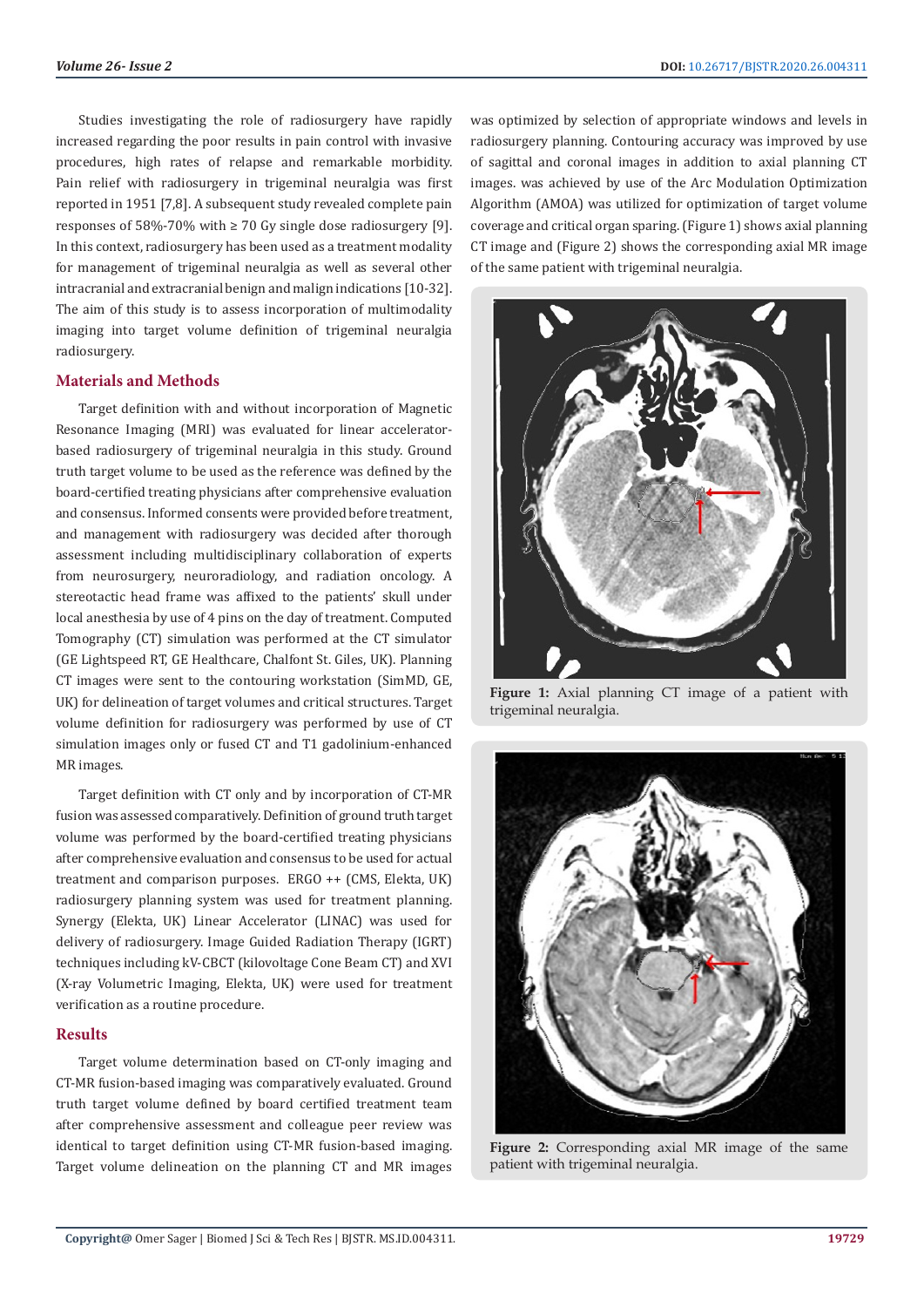#### **Discussion**

After Leksell used radiosurgery as a therapeutic option for trigeminal neuralgia, this treatment modality has been accepted in the treatment of refractory pain caused by trigeminal neuralgia. Non-invasiveness and effectivity are the most important advantages of SRS. Many studies evaluated the efficiency of radiosurgery in trigeminal neuralgia. Maesawa et al. [33] reported on 220 patients and > 50% pain relief was achieved in 139 patients. In the study by Kondziolka et al. [34] in 1996, 50 patients from 5 institutions were treated with SRS using a dose of 60-90 Gy. At a median follow-up of 18 months, excellent pain relief was achieved in 58% of patients. This multi-institutional study revealed decreased effect of SRS on pain relief at maximal doses lower than 70 Gy [34]. Young et al. [35] and Zheng et al. [36] found SRS to be effective in the treatment of trigeminal neuralgia in their studies. Effect of the length of the irradiated nerve segment on treatment in SRS for trigeminal neuralgia is controversial. Flickinger et al. [37] used single and double isocenter in the treatment of 57 patients with trigeminal neuralgia. The highest single dose delivered was 75 Gy.

Median follow-up of 26 months revealed no significant improvement in pain response. Facial numbness and paresthesia were correlated with the length of the irradiated nerve segment [37]. In a study by Riesenberger et al. [38] 53 patients with trigeminal neuralgia were treated with single dose frame-based radiosurgery with a follow-up of at least 36 months. Median maximal dose was 80 Gy. 31 patients had significant pain relief after 48 months of follow-up in the study [38]. These results are similar to those achieved with MVD and rhizotomy. However, 36% of patients developed facial numbness after treatment. Kondziolka et al. [39] reported on 503 patients resistant to medical treatment who were treated with radiosurgery. 205 patients had undergone previous surgery and relapsed. Maximal dose was 80 Gy. 85% of patients had pain relief with or without medical treatment [39]. In this study, we assessed incorporation of multimodality imaging into target volume definition of trigeminal neuralgia radiosurgery. Indeed, usefulness of neuroimaging with MRI for definition of central nervous system radiotherapy and radiosurgery target volumes has been an important focus of research in the literature [40-49]. Our results appear to be compatible to these studies supporting the incorporation of MRI in radiosurgery treatment planning. Ground truth target volumes determined by comprehensive evaluation, consensus and colleague peer review were identical to target volumes defined based on CT-MR fusion-based imaging.

# **Conclusion**

In conclusion, our study supports the utilization of MRI to improve target definition for linear accelerator-based radiosurgery of trigeminal neuralgia despite the need for further studies.

#### **References**

1. [Barker FG, Jannetta PJ, Bissonette DJ, Larkins MV, Jho HD, et al. \(1996\)](https://www.ncbi.nlm.nih.gov/pubmed/8598865)  [The long-term outcome of microvascular decompression for trigeminal](https://www.ncbi.nlm.nih.gov/pubmed/8598865)  [neuralgia. N Engl J Med 334\(17\): 1077-1083.](https://www.ncbi.nlm.nih.gov/pubmed/8598865)

- 2. [Young RF, Vermeulen SS, Grimm P, Blasko J, Posewitz A, et al. \(1996\)](https://www.ncbi.nlm.nih.gov/pubmed/9065534) [Gamma knife radiosurgery for treatment of trigeminal neuralgia:](https://www.ncbi.nlm.nih.gov/pubmed/9065534) [Idiopathic and tumor related. Neurology 48: 608-614.](https://www.ncbi.nlm.nih.gov/pubmed/9065534)
- 3. [Anderson VC, Berryhill PC, Sandquist MA, Ciaverella DP, Nesbit GM,](https://www.ncbi.nlm.nih.gov/pubmed/16575330) [et al. \(2006\) High resolution three-dimensional magnetic resonance](https://www.ncbi.nlm.nih.gov/pubmed/16575330) [angiography and three-dimensional spoiled gradient-recalled imaging in](https://www.ncbi.nlm.nih.gov/pubmed/16575330) [the evaluation of neurovascular compression in patients with trigeminal](https://www.ncbi.nlm.nih.gov/pubmed/16575330) [neuralgia: a double-blind pilot study. Neurosurgery. Apr 58\(4\): 666-673.](https://www.ncbi.nlm.nih.gov/pubmed/16575330)
- 4. [Burchiel KJ \(1980\) Abnormal impulse generation in focally demyelinated](https://www.ncbi.nlm.nih.gov/pubmed/7431076) [trigeminal roots. J Neurosurg. Nov 53\(5\): 674-683.](https://www.ncbi.nlm.nih.gov/pubmed/7431076)
- 5. [Lunsford LD, Apfelbaum RI \(1985\) Choice of surgical therapeutic](https://www.ncbi.nlm.nih.gov/pubmed/3905143) [modalities for treatment of trigeminal neuralgia: Microvascular](https://www.ncbi.nlm.nih.gov/pubmed/3905143) [decompression, percutaneous retrogasserian thermal, or glycerol](https://www.ncbi.nlm.nih.gov/pubmed/3905143) [rhizotomy. Clin Neurosurg 32: 319-333.](https://www.ncbi.nlm.nih.gov/pubmed/3905143)
- 6. [Murali R, Rovit RL \(1996\) Are peripheral neurectomies of value in the](https://www.ncbi.nlm.nih.gov/pubmed/8751629) [treatment of trigeminal neuralgia? An analysis of new cases and cases](https://www.ncbi.nlm.nih.gov/pubmed/8751629) [involving previous radiofrequency gasserian thermocoagulation. J](https://www.ncbi.nlm.nih.gov/pubmed/8751629) [Neurosurg. Sep 85\(3\): 435-437.](https://www.ncbi.nlm.nih.gov/pubmed/8751629)
- 7. Leksell L (1971) Stereotaxic radiosurgery and trigeminal neuralgia. Acta Chir Scand 37: 311-314.
- 8. [Leksell L \(1951\) The stereotaxic method and radiosurgery of the brain.](https://www.ncbi.nlm.nih.gov/pubmed/14914373) [Acta Chir Sand 102: 316-319.](https://www.ncbi.nlm.nih.gov/pubmed/14914373)
- 9. [Kondziolka D, Perez B, Flickinger JC, Habeck M, Lunsford LD, et al.](https://www.ncbi.nlm.nih.gov/pubmed/9865796) [\(1998\) Gamma knife radiosurgery for trigeminal neuralgia-Results and](https://www.ncbi.nlm.nih.gov/pubmed/9865796) [expectations. Arch Neurol 55\(12\): 1524-1529.](https://www.ncbi.nlm.nih.gov/pubmed/9865796)
- 10. [Sager O, Dincoglan F, Demiral S, Uysal B, Gamsiz H, et al. \(2018\) Radiation](http://www.acanceresearch.com/cancer-research/radiation-therapy-rt-for-diffuse-intrinsic-pontine-glioma-dipg-in-children.php?aid=23475) [Therapy \(RT\) for Diffuse Intrinsic Pontine Glioma \(DIPG\) in Children.](http://www.acanceresearch.com/cancer-research/radiation-therapy-rt-for-diffuse-intrinsic-pontine-glioma-dipg-in-children.php?aid=23475) [Arch Can Res 6\(3\): 14.](http://www.acanceresearch.com/cancer-research/radiation-therapy-rt-for-diffuse-intrinsic-pontine-glioma-dipg-in-children.php?aid=23475)
- 11. [Sager O, Dincoglan F, Demiral S, Uysal B, Gamsiz H, et al. \(2018\) A](http://www.acanceresearch.com/cancer-research/radiation-therapy-rt-for-diffuse-intrinsic-pontine-glioma-dipg-in-children.php?aid=23475) [concise review of immunotherapy for glioblastoma. Neuroimmunol](http://www.acanceresearch.com/cancer-research/radiation-therapy-rt-for-diffuse-intrinsic-pontine-glioma-dipg-in-children.php?aid=23475) [Neuroinflammation 5: 25.](http://www.acanceresearch.com/cancer-research/radiation-therapy-rt-for-diffuse-intrinsic-pontine-glioma-dipg-in-children.php?aid=23475)
- 12. [Dincoglan F, Sager O, Uysal B, Demiral S, Gamsiz H, et al. \(2019\)](http://www.indianjcancer.com/article.asp?issn=0019-509X;year=2019;volume=56;issue=3;spage=202;epage=206;aulast=Dincoglan) [Evaluation of hypo fractionated stereotactic radiotherapy \(HFSRT\) to](http://www.indianjcancer.com/article.asp?issn=0019-509X;year=2019;volume=56;issue=3;spage=202;epage=206;aulast=Dincoglan) [the resection cavity after surgical resection of brain metastases: A single](http://www.indianjcancer.com/article.asp?issn=0019-509X;year=2019;volume=56;issue=3;spage=202;epage=206;aulast=Dincoglan) [center experience. Indian J Cancer 56\(3\): 202-206.](http://www.indianjcancer.com/article.asp?issn=0019-509X;year=2019;volume=56;issue=3;spage=202;epage=206;aulast=Dincoglan)
- 13. [Demiral S, Dincoglan F, Sager O, Uysal B, Gamsiz H, et al. \(2018\)](https://clinmedjournals.org/articles/ijrit/international-journal-of-radiology-and-imaging-technology-ijrit-4-041.pdf) [Contemporary Management of Meningiomas with Radiosurgery. Int J](https://clinmedjournals.org/articles/ijrit/international-journal-of-radiology-and-imaging-technology-ijrit-4-041.pdf) [Radiol Imaging Technol 80\(2\): 187-190.](https://clinmedjournals.org/articles/ijrit/international-journal-of-radiology-and-imaging-technology-ijrit-4-041.pdf)
- 14. Dincoglan F, Sager O, Demiral S, Uysal B, Gamsiz H, et al. (2017) Radiosurgery for recurrent glioblastoma: A review article. Neurol Disord Therap 1: 1-5.
- 15. [Demiral S, Dincoglan F, Sager O, Gamsiz H, Uysal B, et al. \(2016\)](https://www.ncbi.nlm.nih.gov/pubmed/27659448) [Hypofractionated stereotactic radiotherapy \(HFSRT\) for who grade I](https://www.ncbi.nlm.nih.gov/pubmed/27659448) [anterior clinoid meningiomas \(ACM\). Jpn J Radiol 34\(11\): 730-737.](https://www.ncbi.nlm.nih.gov/pubmed/27659448)
- 16. [Dincoglan F, Beyzadeoglu M, Sager O, Demiral S, Gamsiz H, et al.](https://www.ncbi.nlm.nih.gov/pubmed/25791534) [\(2015\) Management of patients with recurrent glioblastoma using](https://www.ncbi.nlm.nih.gov/pubmed/25791534) [hypofractionated stereotactic radiotherapy. Tumori 101\(2\): 179-184.](https://www.ncbi.nlm.nih.gov/pubmed/25791534)
- 17. [Gamsiz H, Beyzadeoglu M, Sager O, Demiral S, Dincoglan F, et al. \(2015\)](https://www.ncbi.nlm.nih.gov/pubmed/25702673) [Evaluation of stereotactic body radiation therapy in the management of](https://www.ncbi.nlm.nih.gov/pubmed/25702673) [adrenal metastases from non-small cell lung cancer. Tumori 101\(1\): 98-](https://www.ncbi.nlm.nih.gov/pubmed/25702673) [103.](https://www.ncbi.nlm.nih.gov/pubmed/25702673)
- 18. [Demiral S, Beyzadeoglu M, Sager O, Dincoglan F, Gamsiz H, et al. \(2014\)](https://www.researchgate.net/publication/278083491_Evaluation_of_Linear_Accelerator_Linac-Based_Stereotactic_Radiosurgery_Srs_for_The_Treatment_of_Craniopharyngiomas) [Evaluation of linear accelerator \(linac\)-based stereotactic radiosurgery](https://www.researchgate.net/publication/278083491_Evaluation_of_Linear_Accelerator_Linac-Based_Stereotactic_Radiosurgery_Srs_for_The_Treatment_of_Craniopharyngiomas) [\(srs\) for the treatment of craniopharyngiomas. UHOD-Uluslararasi](https://www.researchgate.net/publication/278083491_Evaluation_of_Linear_Accelerator_Linac-Based_Stereotactic_Radiosurgery_Srs_for_The_Treatment_of_Craniopharyngiomas) [Hematoloji-Onkoloji Dergisi 24: 123-129.](https://www.researchgate.net/publication/278083491_Evaluation_of_Linear_Accelerator_Linac-Based_Stereotactic_Radiosurgery_Srs_for_The_Treatment_of_Craniopharyngiomas)
- 19. [Dincoglan F, Sager O, Gamsiz H, Uysal B, Demiral S, et al. \(2014\)](https://www.ncbi.nlm.nih.gov/pubmed/25076242) Management of patients with  $\geq 4$  brain metastases using stereotactic [radiosurgery boost after whole brain irradiation. Tumori 100\(3\): 302-](https://www.ncbi.nlm.nih.gov/pubmed/25076242) [306.](https://www.ncbi.nlm.nih.gov/pubmed/25076242)
- 20. [Gamsiz H, Beyzadeoglu M, Sager O, Dincoglan F, Demiral S, et al. \(2014\)](https://www.ncbi.nlm.nih.gov/pubmed/24852862) [Management of pulmonary oligometastases by stereotactic body](https://www.ncbi.nlm.nih.gov/pubmed/24852862) [radiotherapy. Tumori 100\(2\): 179-183.](https://www.ncbi.nlm.nih.gov/pubmed/24852862)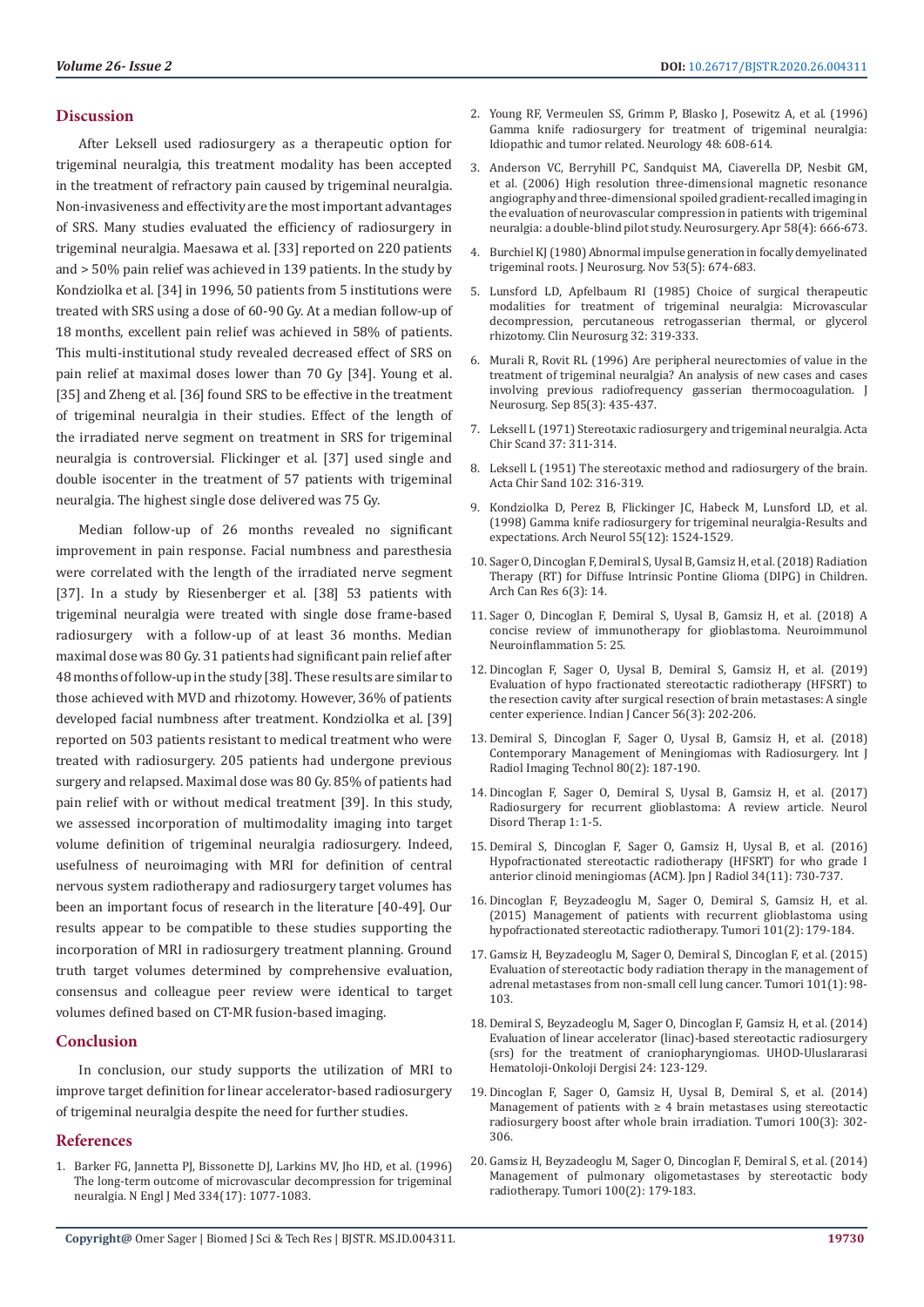- 21. [Sager O, Dincoglan F, Beyzadeoglu M \(2015\) Stereotactic radiosurgery of](https://www.ncbi.nlm.nih.gov/pubmed/25768334)  [glomus jugulare tumors: Current concepts, recent advances and future](https://www.ncbi.nlm.nih.gov/pubmed/25768334)  [perspectives. CNS Oncol 4\(2\): 105-114.](https://www.ncbi.nlm.nih.gov/pubmed/25768334)
- 22. [Sager O, Beyzadeoglu M, Dincoglan F, Gamsiz H, Demiral S, et al. \(2014\)](https://www.ncbi.nlm.nih.gov/pubmed/24852863)  [Evaluation of linear accelerator-based stereotactic radiosurgery in the](https://www.ncbi.nlm.nih.gov/pubmed/24852863)  [management of glomus jugulare tumors. Tumori 100\(2\): 184-188.](https://www.ncbi.nlm.nih.gov/pubmed/24852863)
- 23. [Sager O, Beyzadeoglu M, Dincoglan F, Uysal B, Gamsiz H, et al. \(2014\)](https://www.ncbi.nlm.nih.gov/pubmed/24658554)  [Evaluation of linear accelerator \(LINAC\)-based stereotactic radiosurgery](https://www.ncbi.nlm.nih.gov/pubmed/24658554)  [\(SRS\) for cerebral cavernous malformations: A 15-year single-center](https://www.ncbi.nlm.nih.gov/pubmed/24658554)  [experience. Ann Saudi Med 34\(1\): 54-58.](https://www.ncbi.nlm.nih.gov/pubmed/24658554)
- 24. [Demiral S, Beyzadeoglu M, Uysal B, Oysul K, Kahya YE, et al. \(2013\)](https://www.ncbi.nlm.nih.gov/pubmed/23374003)  [Evaluation of stereotactic body radiotherapy \(SBRT\) boost in the](https://www.ncbi.nlm.nih.gov/pubmed/23374003)  [management of endometrial cancer. Neoplasma 60\(3\): 322-327.](https://www.ncbi.nlm.nih.gov/pubmed/23374003)
- 25. [Dincoglan F, Beyzadeoglu M, Sager O, Uysal B, Demiral S, et al. \(2013\)](https://www.ncbi.nlm.nih.gov/pubmed/24065489)  [Evaluation of linear accelerator-based stereotactic radiosurgery in the](https://www.ncbi.nlm.nih.gov/pubmed/24065489)  [management of meningiomas: A single center experience. J BUON 18\(3\):](https://www.ncbi.nlm.nih.gov/pubmed/24065489)  [717-722.](https://www.ncbi.nlm.nih.gov/pubmed/24065489)
- 26. [Sager O, Beyzadeoglu M, Dincoglan F, Demiral S, Uysal B, et al. \(2013\)](https://www.ncbi.nlm.nih.gov/pubmed/24362867)  [Management of vestibular schwannomas with linear accelerator-based](https://www.ncbi.nlm.nih.gov/pubmed/24362867)  [stereotactic radiosurgery: A single center experience. Tumori 99\(5\):](https://www.ncbi.nlm.nih.gov/pubmed/24362867)  [617-622.](https://www.ncbi.nlm.nih.gov/pubmed/24362867)
- 27. Dincoglan F, Sager O, Gamsiz H, Uysal B, Demiral S, et al. (2012) Stereotactic radiosurgery for intracranial tumors: A single center experience. Gulhane Med J 54(3): 190-198.
- 28. [Dincoglan F, Sager O, Gamsiz H, Demiral S, Uysal B, et al. \(2012\)](https://www.researchgate.net/publication/266485397_Management_of_Arteriovenous_Malformations_by_Stereotactic_Radiosurgery_A_Single_Center_Experience)  Management of arteriovenous malformations by stereotactic<br>radiosurgery: A single center experience. UHOD-Uluslararasi single center experience. UHOD-Uluslararasi [Hematoloji-Onkoloji Dergisi 22: 107-112.](https://www.researchgate.net/publication/266485397_Management_of_Arteriovenous_Malformations_by_Stereotactic_Radiosurgery_A_Single_Center_Experience)
- 29. [Dincoglan F, Beyzadeoglu M, Sager O, Oysul K, Sirin S, et al. \(2012\)](https://www.ncbi.nlm.nih.gov/pubmed/23235759)  [Image-guided positioning in intracranial non-invasive stereotactic](https://www.ncbi.nlm.nih.gov/pubmed/23235759)  [radiosurgery for the treatment of brain metastasis. Tumori 98\(5\): 630-](https://www.ncbi.nlm.nih.gov/pubmed/23235759) [635.](https://www.ncbi.nlm.nih.gov/pubmed/23235759)
- 30. [Sirin S, Oysul K, Surenkok S, Sager O, Dincoglan F, et al. \(2011\) Linear](https://www.ncbi.nlm.nih.gov/pubmed/22191314)  [accelerator-based stereotactic radiosurgery in recurrent glioblastoma:](https://www.ncbi.nlm.nih.gov/pubmed/22191314)  [A single center experience. Vojnosanit Pregl 68\(11\): 961-966.](https://www.ncbi.nlm.nih.gov/pubmed/22191314)
- 31. [Dincoglan F, Sager O, Demiral S, Gamsiz H, Uysal B, et al. \(2019\)](http://www.indianjcancer.com/article.asp?issn=0019-509X;year=2019;volume=56;issue=2;spage=151;epage=156;aulast=Dincoglan)  [Fractionated stereotactic radiosurgery for locally recurrent brain](http://www.indianjcancer.com/article.asp?issn=0019-509X;year=2019;volume=56;issue=2;spage=151;epage=156;aulast=Dincoglan)  [metastases after failed stereotactic radiosurgery. Indian J Cancer 56\(2\):](http://www.indianjcancer.com/article.asp?issn=0019-509X;year=2019;volume=56;issue=2;spage=151;epage=156;aulast=Dincoglan)  [151-156.](http://www.indianjcancer.com/article.asp?issn=0019-509X;year=2019;volume=56;issue=2;spage=151;epage=156;aulast=Dincoglan)
- 32. [Surenkok S, Sager O, Dincoglan F, Gamsiz H, Demiral S, et al. \(2012\)](https://www.researchgate.net/publication/271205171_Stereotactic_Radiosurgery_in_Pituitary_Adenomas_A_Single_Center_Experience)  [Stereotactic radiosurgery in pituitary adenomas: A single center](https://www.researchgate.net/publication/271205171_Stereotactic_Radiosurgery_in_Pituitary_Adenomas_A_Single_Center_Experience)  [experience. UHOD-Uluslararasi Hematoloji-Onkoloji Dergisi 22: 255-](https://www.researchgate.net/publication/271205171_Stereotactic_Radiosurgery_in_Pituitary_Adenomas_A_Single_Center_Experience) [260.](https://www.researchgate.net/publication/271205171_Stereotactic_Radiosurgery_in_Pituitary_Adenomas_A_Single_Center_Experience)
- 33. [Maesawa S, Salame C, Flickinger JC, Pirris S, Kondziolka D, et al.](https://www.ncbi.nlm.nih.gov/pubmed/11147887)  [\(2001\) Clinical outcomes after stereotactic radiosurgery for idiopathic](https://www.ncbi.nlm.nih.gov/pubmed/11147887)  [trigeminal neuralgia. J Neurosurg 94\(1\): 14-20.](https://www.ncbi.nlm.nih.gov/pubmed/11147887)
- 34. [Kondziolka D, Lunsford L, Flickinger J, Young R, Vermeulen S, et al. \(1996\)](https://www.ncbi.nlm.nih.gov/pubmed/8847587)  [Stereotactic radiosurgery for trigeminal neuralgia: A multiinstitutional](https://www.ncbi.nlm.nih.gov/pubmed/8847587)  [study using gamma knife unit. J Neurosurg 84: 940-945.](https://www.ncbi.nlm.nih.gov/pubmed/8847587)
- 35. [Young RF, Vermeulen SS, Grimm P, Blasko J, Posewitz A, et al \(1997\)](https://www.ncbi.nlm.nih.gov/pubmed/9065534)  [Gamma knife radiosurgery for treatment of trigeminal neuralgia.](https://www.ncbi.nlm.nih.gov/pubmed/9065534)  [Neurology 48: 608-614.](https://www.ncbi.nlm.nih.gov/pubmed/9065534)
- 36. [Zheng LG, Xu DS, Kang CS, Zhang ZY, Li YH, et al. \(2001\) Stereotactic](https://www.ncbi.nlm.nih.gov/pubmed/12007276) [radiosurgery for primary trigeminal neuralgia using the Leksell Gamma](https://www.ncbi.nlm.nih.gov/pubmed/12007276) [unit. Stereotact Funct Neurosurg 76: 29-35.](https://www.ncbi.nlm.nih.gov/pubmed/12007276)
- 37. [Flickinger JC, Polloek BE, Kondziolka D, Phuong LK, Foote RL, et al.](https://www.ncbi.nlm.nih.gov/pubmed/11567820) [\(2001\) Does increased nerve length within the treatment volume](https://www.ncbi.nlm.nih.gov/pubmed/11567820) [improve trigeminal neuralgia radiosurgery? A prospective double-blind](https://www.ncbi.nlm.nih.gov/pubmed/11567820) [randomized study. Int J Radiat Oncol Biol Phys 51: 449-454.](https://www.ncbi.nlm.nih.gov/pubmed/11567820)
- 38. [Riesenburger RI, Hwang SW, Schirmer CM, Zerris V, Wu JK, et al.](https://www.ncbi.nlm.nih.gov/pubmed/19780644) [\(2010\) Outcomes following single-treatment Gamma Knife surgery for](https://www.ncbi.nlm.nih.gov/pubmed/19780644) [trigeminal neuralgia with a minimum 3-year follow-up. J Neurosurg.](https://www.ncbi.nlm.nih.gov/pubmed/19780644) [112\(4\): 766-771.](https://www.ncbi.nlm.nih.gov/pubmed/19780644)
- 39. [Kondziolka D, Zorro O, Lobato Polo J, Kano H, Flannery TJ, et al. \(2010\)](https://www.ncbi.nlm.nih.gov/pubmed/19747055) [Gamma Knife stereotactic radiosurgery for idiopathic trigeminal](https://www.ncbi.nlm.nih.gov/pubmed/19747055) [neuralgia. J Neurosurg 112\(4\): 758-765.](https://www.ncbi.nlm.nih.gov/pubmed/19747055)
- 40. [Dincoglan F, Sager O, Demiral S, Beyzadeoglu M \(2019\) Incorporation](http://article.scholarena.com/Incorporation-of-Multimodality-Imaging-in-Radiosurgery-Planning-for-Craniopharyngiomas-An-Original-Article.pdf) Imaging in Radiosurgery Planning [Craniopharyngiomas: An Original Article. SAJ Cancer Sci 6: 103.](http://article.scholarena.com/Incorporation-of-Multimodality-Imaging-in-Radiosurgery-Planning-for-Craniopharyngiomas-An-Original-Article.pdf)
- 41. Demiral S, Sager O, Dincoglan F, Beyzadeoglu M (2019) Assessment of Computed Tomography (CT) And Magnetic Resonance Imaging (MRI) Based Radiosurgery Treatment Planning for Pituitary Adenomas. Canc Therapy & Oncol Int J 13(2).
- 42. [Beyzadeoglu M, Sager O, Dincoglan F, Demiral S \(2019\) Evaluation](http://www.acanceresearch.com/cancer-research/evaluation-of-target-definition-for-stereotactic-reirradiation-of-recurrent-glioblastoma.php?aid=24150) [of Target Definition for Stereotactic Reirradiation of Recurrent](http://www.acanceresearch.com/cancer-research/evaluation-of-target-definition-for-stereotactic-reirradiation-of-recurrent-glioblastoma.php?aid=24150) [Glioblastoma. Arch Can Res 7\(1\): 3.](http://www.acanceresearch.com/cancer-research/evaluation-of-target-definition-for-stereotactic-reirradiation-of-recurrent-glioblastoma.php?aid=24150)
- 43. [Sager O, Dincoglan F, Demiral S, Beyzadeoglu M \(2019\) Evaluation of](https://symbiosisonlinepublishing.com/cancerscience-research/cancerscience-research47.php) [Radiosurgery Target Volume Determination for Meningiomas Based on](https://symbiosisonlinepublishing.com/cancerscience-research/cancerscience-research47.php) [Computed Tomography \(CT\) And Magnetic Resonance Imaging \(MRI\).](https://symbiosisonlinepublishing.com/cancerscience-research/cancerscience-research47.php) [Cancer Sci Res Open Access 5\(2\): 1-4.](https://symbiosisonlinepublishing.com/cancerscience-research/cancerscience-research47.php)
- 44. [Dincoglan F, Sager O, Demiral S, Beyzadeoglu M \(2019\) Multimodality](https://ajouronline.com/index.php/AJPNMS/article/view/5661) [Imaging for Radiosurgical Management of Arteriovenous Malformations.](https://ajouronline.com/index.php/AJPNMS/article/view/5661) [Asian Journal of Pharmacy, Nursing and Medical Sciences 7\(1\): 7-12.](https://ajouronline.com/index.php/AJPNMS/article/view/5661)
- 45. Demiral S, Sager O, Dincoglan F, Beyzadeoglu M (2019) Assessment of target definition based on Multimodality imaging for radiosurgical Management of glomus jugulare tumors (GJTs). Cancer Ther Oncol Int J 15(2): 555909.
- 46. [Sager O, Dincoglan F, Demiral S, Gamsiz H, Uysal B, et al. \(2019\) Utility of](https://clinmedjournals.org/articles/ijccr/international-journal-of-cancer-and-clinical-research-ijccr-6-119.php?jid=ijccr) [Magnetic Resonance Imaging \(Imaging\) in Target Volume Definition for](https://clinmedjournals.org/articles/ijccr/international-journal-of-cancer-and-clinical-research-ijccr-6-119.php?jid=ijccr) [Radiosurgery of Acoustic Neuromas. Int J Cancer Clin Res 6: 119.](https://clinmedjournals.org/articles/ijccr/international-journal-of-cancer-and-clinical-research-ijccr-6-119.php?jid=ijccr)
- 47. [Sager O, Dincoglan F, Demiral S, Gamsiz H, Uysal B, et al. \(2019\)](https://www.hindawi.com/journals/cmra/2019/4282754/) [Evaluation of the Impact of Magnetic Resonance Imaging \(MRI\) on Gross](https://www.hindawi.com/journals/cmra/2019/4282754/) [Tumor Volume \(GTV\) Definition for Radiation Treatment Planning](https://www.hindawi.com/journals/cmra/2019/4282754/) [\(RTP\) of Inoperable High-Grade Gliomas \(HGGs\). Concepts in Magnetic](https://www.hindawi.com/journals/cmra/2019/4282754/) [Resonance Part A 2019.](https://www.hindawi.com/journals/cmra/2019/4282754/)
- 48. [Demiral S, Sager O, Dincoglan F, Uysal B, Gamsiz H, et al. \(2018\)](https://www.researchgate.net/publication/331669886_Evaluation_of_Target_Volume_Determination_for_Single_Session_Stereotactic_Radiosurgery_SRS_of_Brain_Metastases) [Evaluation of Target Volume Determination for Single Session](https://www.researchgate.net/publication/331669886_Evaluation_of_Target_Volume_Determination_for_Single_Session_Stereotactic_Radiosurgery_SRS_of_Brain_Metastases) [Stereotactic Radiosurgery \(SRS\) of Brain Metastases. Canc Therapy &](https://www.researchgate.net/publication/331669886_Evaluation_of_Target_Volume_Determination_for_Single_Session_Stereotactic_Radiosurgery_SRS_of_Brain_Metastases) [Oncol Int J 12\(5\): 555848.](https://www.researchgate.net/publication/331669886_Evaluation_of_Target_Volume_Determination_for_Single_Session_Stereotactic_Radiosurgery_SRS_of_Brain_Metastases)
- 49. Sager O, Demiral S, Dincoglan F, Beyzadeoglu M (2020) Target Volume Definition for Stereotactic Radiosurgery (SRS) Of Cerebral Cavernous Malformations (CCMs). Canc Therapy & Oncol Int J 15(4): 555917.